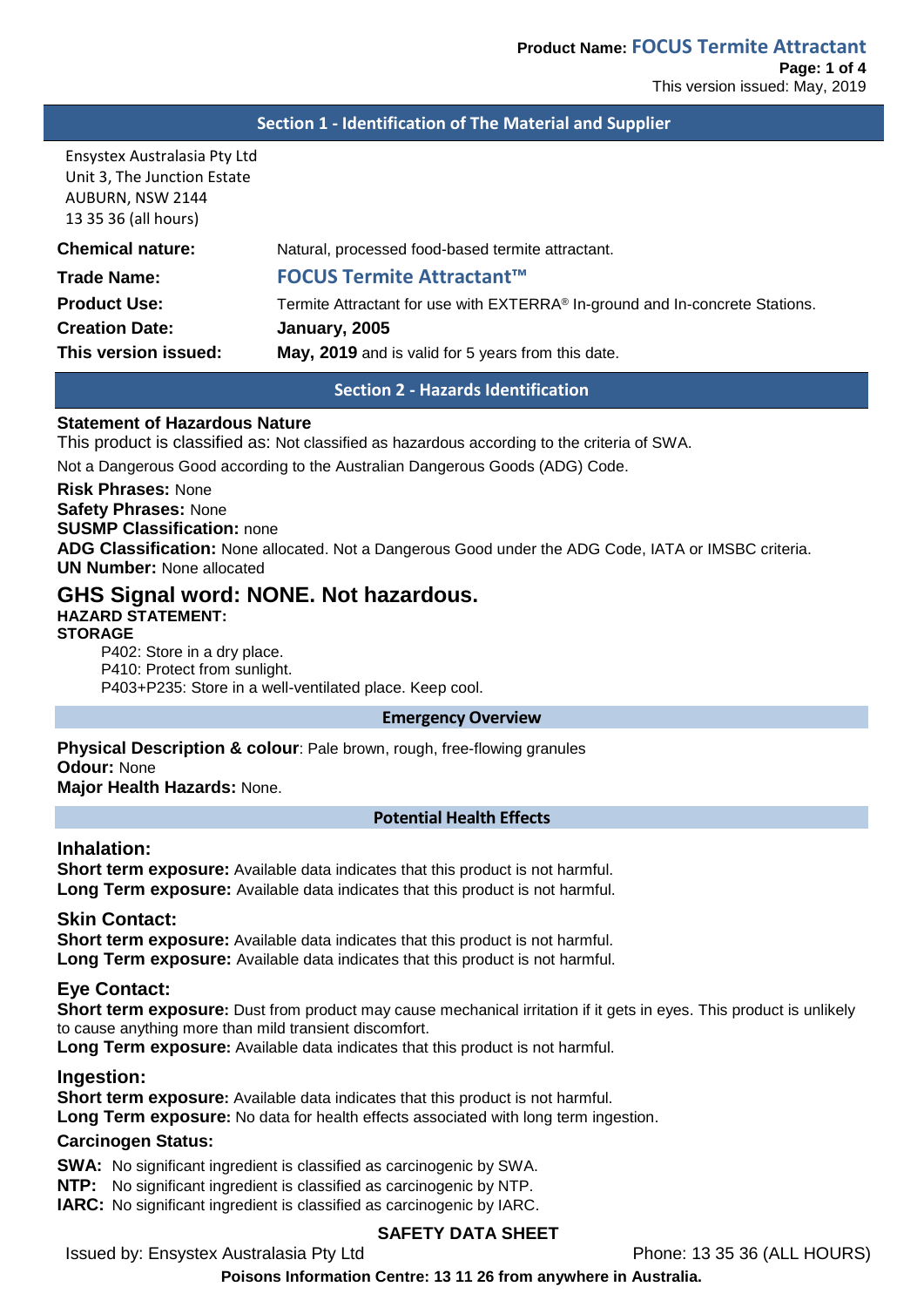| Section 3 - Composition/Information on Ingredients                              |               |        |                                |         |  |
|---------------------------------------------------------------------------------|---------------|--------|--------------------------------|---------|--|
| Ingredients                                                                     | <b>CAS No</b> | Conc.% | TWA $(mg/m^3)$ STEL $(mg/m^3)$ |         |  |
| Corn oil                                                                        | 8001-30-7     | 0.1    | not set                        | not set |  |
| Other non hazardous ingredients (cereals)                                       | various       | to 100 | not set                        | not set |  |
| This is a separately product whose sysal ratio of separaget province productive |               |        |                                |         |  |

This is a commercial product whose exact ratio of components may vary slightly.

The SWA TWA exposure value is the average airborne concentration of a particular substance when calculated over a normal 8 hour working day for a 5 day working week. The STEL (Short Term Exposure Limit) is an exposure value that may be equalled (but should not be exceeded) for no longer than 15 minutes and should not be repeated more than 4 times per day. There should be at least 60 minutes between successive exposures at the STEL. The term "peak "is used when the TWA limit, because of the rapid action of the substance, should never be exceeded, even briefly.

## **Section 4 - First Aid Measures**

### **General Information:**

You should call The Poisons Information Centre if you feel that you may have been poisoned, burned or irritated by this product. The number is 13 11 26 from anywhere in Australia (0800 764 766 in New Zealand) and is available at all times. Have this SDS with you when you call.

**Inhalation:** No first aid measures normally required.

**Skin Contact:** Irritation is unlikely. However, if irritation does occur, flush with lukewarm, gently flowing water for 5 minutes. If in doubt obtain medical advice.

**Eye Contact:** Quickly and gently brush particles from eyes. No effects expected.

**Ingestion:** If product is swallowed drink water or milk.

## **Section 5 - Fire Fighting Measures**

**Fire and Explosion Hazards**: The major hazard in fires is usually inhalation of heated and toxic, or oxygen deficient (or both), fire gases. There is no risk of an explosion from this product under normal circumstances if it is involved in a fire.

Fire decomposition products from this product may be toxic if inhaled. Take appropriate protective measures.

**Extinguishing Media:** In case of fire, use carbon dioxide, dry chemical, foam, coarse water spray.

**Fire Fighting:** When fighting fires involving significant quantities of this product, no special equipment is believed to be necessary.

| <b>Flash point:</b>              | Not flammable. |  |
|----------------------------------|----------------|--|
| <b>Upper Flammability Limit:</b> | No data.       |  |
| <b>Lower Flammability Limit:</b> | No data.       |  |
| <b>Autoignition temperature:</b> | No data.       |  |
| <b>Flammability Class:</b>       | No data.       |  |

**Section 6 - Accidental Release Measures**

**Accidental release:** In the event of a major spill, prevent spillage from entering drains or water courses. Stop leak and contain spill. Sweep up and shovel or collect recoverable product into labelled containers for recycling or salvage, and dispose of promptly. Consider vacuuming if appropriate. Recycle containers wherever possible after careful cleaning. Refer to product label for specific instructions.

# **Section 7 - Handling and Storage**

**Handling:** Avoid contact or contamination of product with incompatible materials listed in Section 10. **Storage:** Store packages of this product in a cool place. Keep containers dry and away from water. Store in the closed original container in a dry, cool, well-ventilated area out of direct sunlight. Make sure that the product does not come into contact with substances listed under "Incompatibilities" in Section 10. Check packaging - there may be further storage instructions on the label.

**SAFETY DATA SHEET**

Issued by: Ensystex Australasia Pty Ltd Phone: 13 35 36 (ALL HOURS)

**Poisons Information Centre: 13 11 26 from anywhere in Australia.**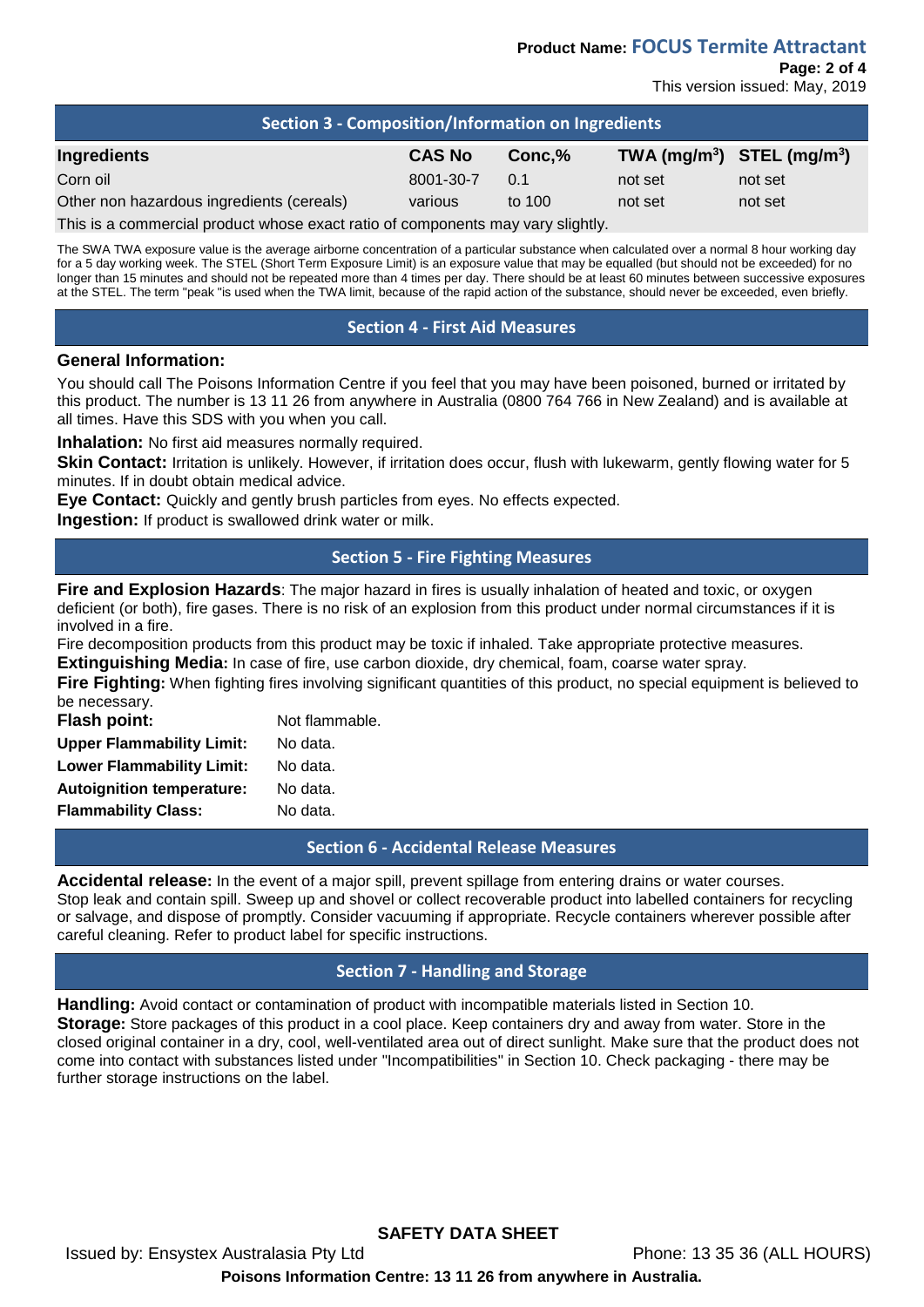This version issued: May, 2019

## **Section 8 - Exposure Controls and Personal Protection**

#### **SWA Exposure Limits TWA (mg/m3**

# **) STEL (mg/m3 )**

Exposure limits have not been established by SWA for any of the known significant ingredients in this product.

No special equipment is usually needed when handling this product. The following instructions are for bulk handling or where regular exposure in an occupational setting occurs without proper containment systems.

**Ventilation:** No special ventilation requirements are normally necessary for this product. However make sure that the work environment remains clean and that dusts are minimised.

**Eye Protection:** None required.

**Skin Protection:** This product is not harmful and normally no special skin protection is necessary.

**Protective Material Types:** There is no specific recommendation for any particular protective material type. **Respirator:** Not required.

### **Section 9 - Physical and Chemical Properties:**

| <b>Physical Description &amp; colour:</b> | Pale brown, rough, free-flowing granules        |
|-------------------------------------------|-------------------------------------------------|
| Odour:                                    | No odour                                        |
| <b>Boiling Point:</b>                     | Not available.                                  |
| <b>Freezing/Melting Point:</b>            | No specific data. Solid at normal temperatures. |
| <b>Volatiles:</b>                         | No specific data. Expected to be low at 100°C.  |
| <b>Vapour Pressure:</b>                   | Negligible at normal ambient temperatures.      |
| <b>Vapour Density:</b>                    | Not applicable.                                 |
| <b>Specific Gravity:</b>                  | No data.                                        |
| <b>Water Solubility:</b>                  | Mostly insoluble.                               |
| pH:                                       | No data.                                        |
| <b>Volatility:</b>                        | Negligible at normal ambient temperatures.      |
| <b>Odour Threshold:</b>                   | No data.                                        |
| <b>Evaporation Rate:</b>                  | Not applicable.                                 |
| <b>Coeff Oil/water distribution:</b>      | No data                                         |
| <b>Viscosity:</b>                         | Not applicable.                                 |
| <b>Autoignition temp:</b>                 | No data.                                        |

## **Section 10 - Stability and Reactivity**

**Reactivity**: This product is unlikely to react or decompose under normal storage conditions. However, if you have any doubts, contact the supplier for advice on shelf life properties.

**Conditions to Avoid:** This product should be kept in a cool place, preferably below 30°C. Containers should be kept dry. Store in the closed original container in a dry, cool, well-ventilated area out of direct sunlight.

**Incompatibilities:** strong acids, strong bases, strong oxidising agents, pesticides.

**Fire Decomposition:** Combustion forms carbon dioxide, and if incomplete, carbon monoxide and possibly smoke. **Polymerisation:** This product will not undergo polymerisation reactions.

## **Section 11 - Toxicological Information**

**Toxicity:** Product is considered non-toxic.

### **Classification of Hazardous Ingredients**

Ingredient **Risk Phrases** 

No ingredient mentioned in the HSIS Database is present in this product at hazardous concentrations.

# **Section 12 - Ecological Information**

This product is considered non-toxic.

## **Section 13 - Disposal Considerations**

**Disposal:** Instructions concerning the disposal of this product and its containers are given on the product label. These should be carefully followed.

# **SAFETY DATA SHEET**

Issued by: Ensystex Australasia Pty Ltd Phone: 13 35 36 (ALL HOURS)

**Poisons Information Centre: 13 11 26 from anywhere in Australia.**